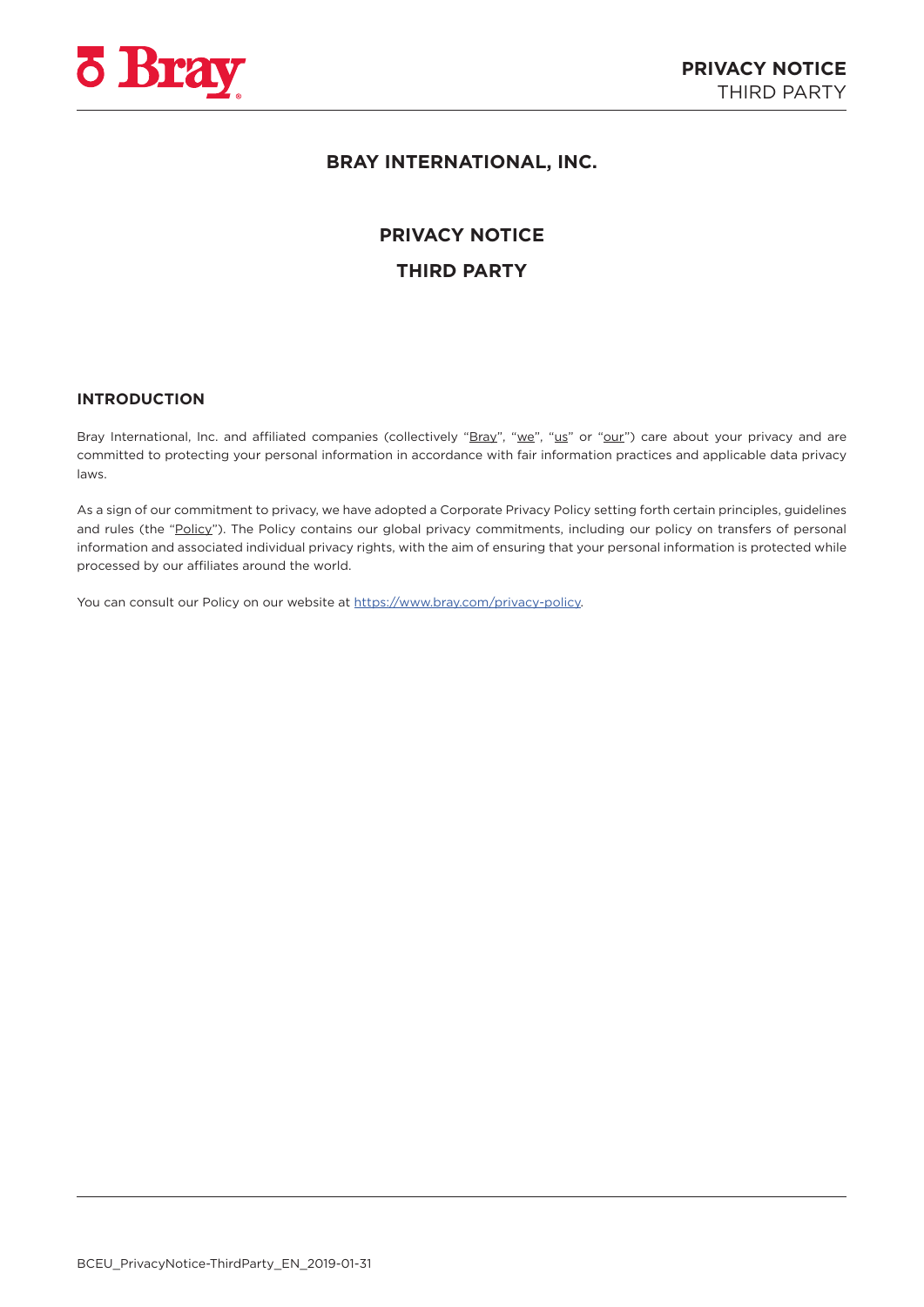

# **TABLE OF CONTENT**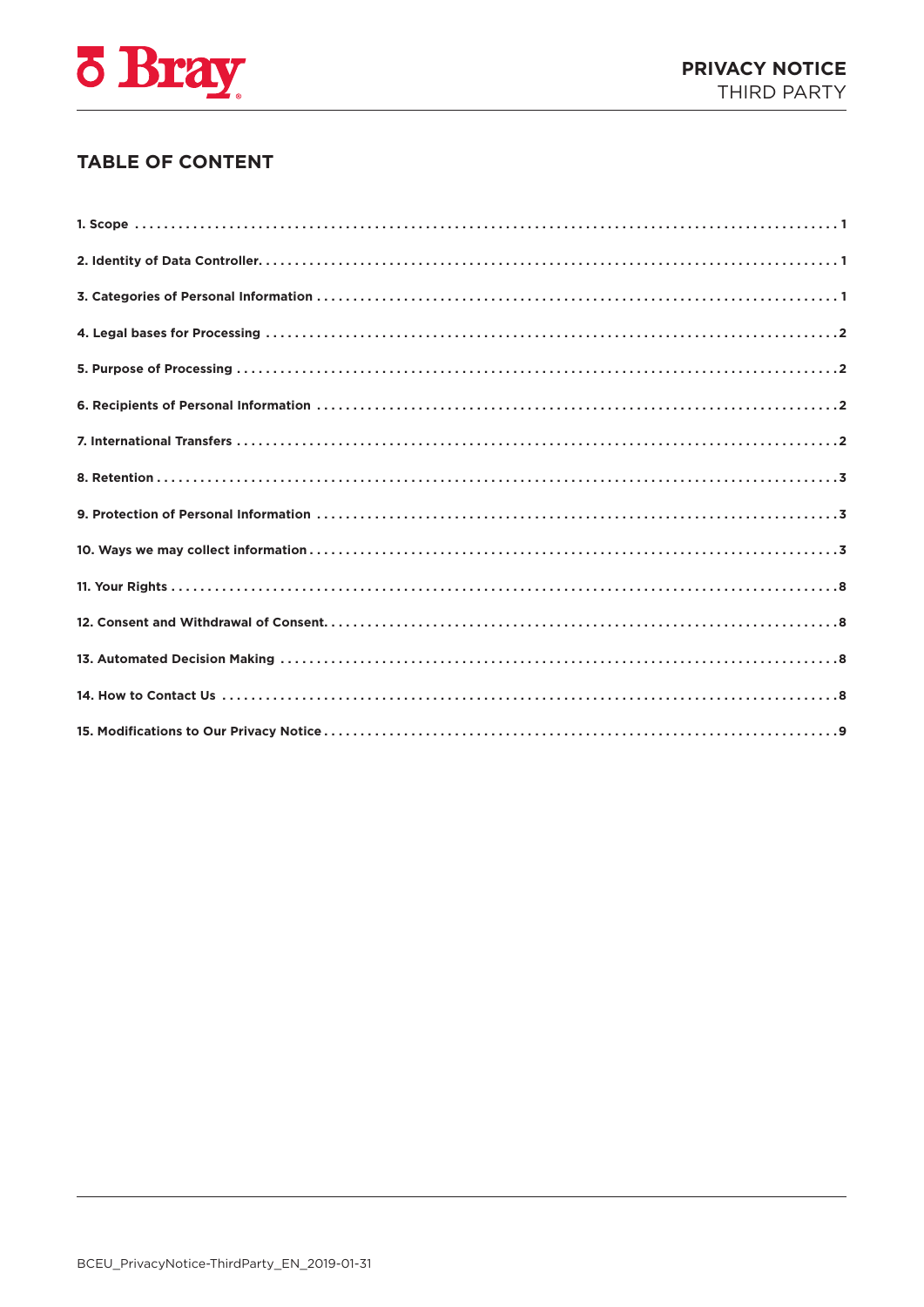<span id="page-2-0"></span>

# **1. SCOPE**

This Privacy Notice explains how we collect and use personal information. Personal Information means any information relating to an identified or identifiable natural person: one who can be identified (directly or indirectly) by reference to an identifier such as name, an identification number, location data, an online identifier, or to one or more factors specific to the physical, physiological, genetic, mental, economic, cultural or social identity of that natural person.

We collect personal information in a variety of ways through our normal business activities, both online and offline. This includes, for example, when you place orders or purchase products or services, enter into agreements or communicate with us, or visit and use our websites. We also receive personal information from our customers in order to perform services on their behalf.

# **2. IDENTITY OF DATA CONTROLLER**

To identify the Bray entity responsible for the processing of your personal information, you can ask your Bray business contact, consult the list of our locations on the Bray public website ([www.bray.com\)](http://www.bray.com) or contact our Data Privacy Office at:

By email to: [privacy@bray.com](mailto:privacy%40bray.com?subject=)

Or in writing to: Bray Data Privacy Office

c/o Bray Controls Europe B.V. Joulestraat 8 1704 PK Heerhugowaard The Netherlands

**Europe All Other Jurisdictions (including the United States)**

c/o Bray International, Inc. 13333 Westland East Blvd. Houston, TX 77041 United States of America

# **3. CATEGORIES OF PERSONAL INFORMATION**

Personal information that we may collect and process includes:

- Contact information that allows us to communicate with you, such as: your name, job title, age and prefix, username, mailing address, telephone numbers, email address or other addresses that allow us to send you messages, company information and registration information you provide on our website.
- Relationship information that helps us do business with you, such as the types of products and services that may interest you, contact and product preferences, languages, creditworthiness, marketing preferences and demographic data.
- Transactional information about how you interact with us, including purchases, inquiries, customer account information, order and contract information, delivery details, billing and financial data, details for taxes, transaction and correspondence history, and information about how you use and interact with our websites.
- Security and compliance information that helps us to secure our interests, including information for conflict checks, fraud prevention and internal verification, as well as information necessary for the security of our premises, such as visual recordings.
- Our products may collect system and event information relating to their setup, configuration and operation, as well as information collected by our products in their ordinary course of operation. This information may include product usage information and product performance data. In some circumstances, this information may be personal data. The nature and extent of the information collected by our products will vary based on the type and function of the product and the type of services for which they are used, subject to applicable laws.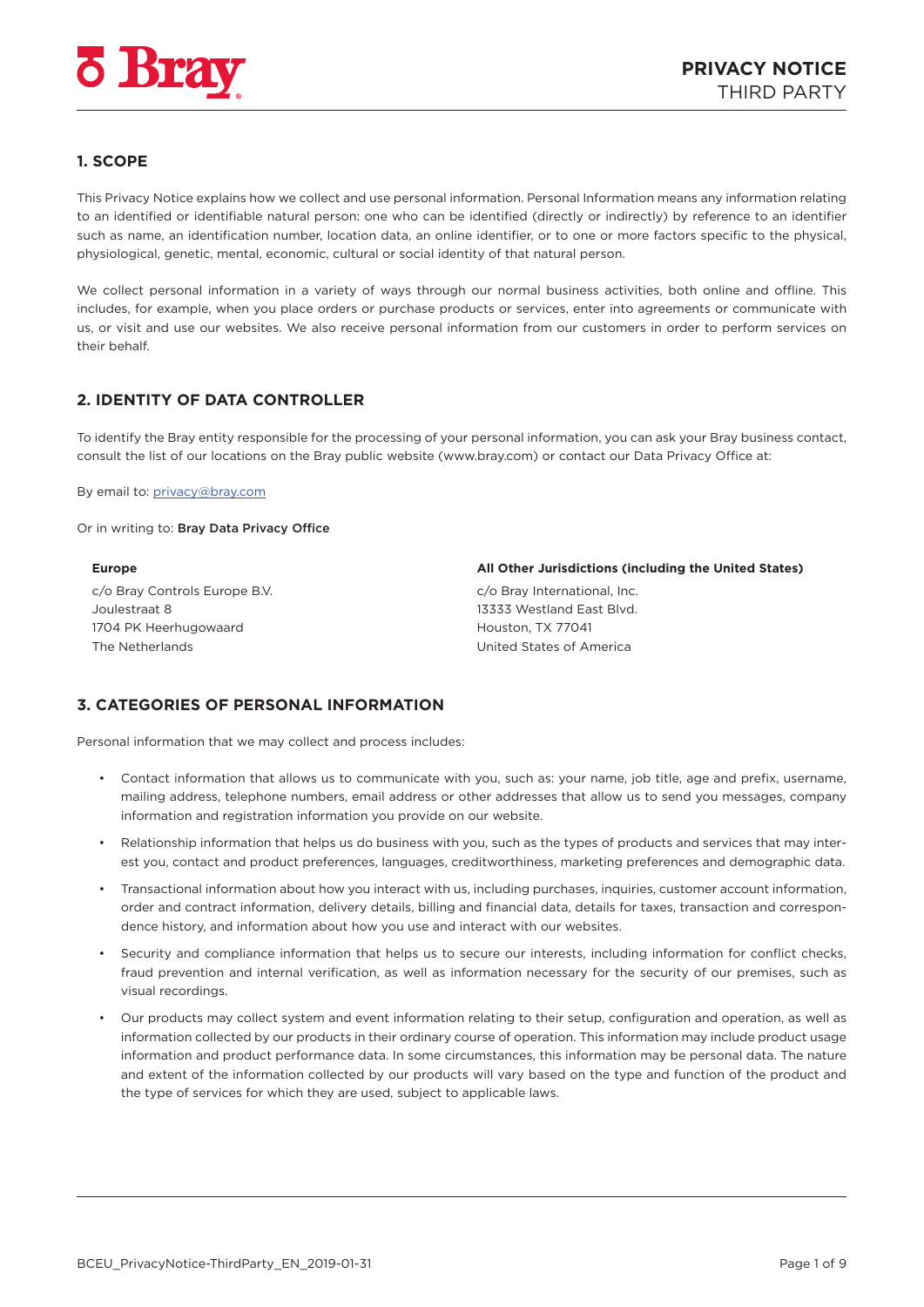<span id="page-3-0"></span>

### **4. LEGAL BASES FOR PROCESSING**

- The performance of a contract with our customers and suppliers.
- You have given us consent for one or more specific purposes.
- Compliance with legal obligations.
- Protecting your vital interests or of another natural person.
- The legitimate interests of Bray, including our usual commercial activities.
- Carrying out the public's interest.

#### **5. PURPOSE OF PROCESSING**

- Fulfilling your orders for products or services and related activities, such as product and service delivery, customer service, account and billing management, support and training, product update and safety-related notices, and to provide other services related to your purchase.
- Managing our contractual obligations and your ongoing relationship with us, including interacting with you, analyzing and improving the products and services we offer, informing you about our products or services, as well as special offers and promotions.
- Ensuring the security of our websites, networks and systems, and premises, as well as protecting us against fraud.
- Managing our everyday business needs, such as payment processing and financial account management, product development, contract management, website administration, fulfillment, corporate governance, audit, reporting and legal compliance.

#### **6. RECIPIENTS OF PERSONAL INFORMATION**

- Third Parties: We may use third parties to provide or perform services and functions on our behalf. We may make personal information available to these third parties to perform these services and functions. Any processing of that personal information will be per our instructions and compatible with the original purposes.
- As Required by Law: We may also make personal information concerning individuals available to public or judicial authorities, law enforcement personnel and agencies as required by law, including to meet national security or law enforcement requirements, and including to agencies and courts in the countries where we operate. Where permitted by law, we may also disclose such information to third parties (including legal counsel) when necessary for the establishment, exercise or defense of legal claims or to otherwise enforce our rights, protect our property or the rights, property or safety of others, or as needed to support external audit, compliance and corporate governance functions.
- Mergers & Acquisitions: Personal information may be transferred to a party acquiring all or part of the equity or assets of Bray or its business operations in the event of a sale, merger, liquidation, dissolution, or other transaction in which such transfer is permissible (without your consent) under applicable law.
- Affiliates: We may also transfer and share such information to Bray affiliates in compliance with applicable law.

#### **7. INTERNATIONAL TRANSFERS**

The third parties, subsidiaries and affiliates to which your personal information can be disclosed may be located throughout the world; therefore information may be sent to countries having different privacy protection standards than your country of residence. In such cases, we take measures to ensure that your personal information receives an adequate level of protection, which include our Policy, which set forth our high standards for processing personal information collected and processed by us globally to protect your personal information.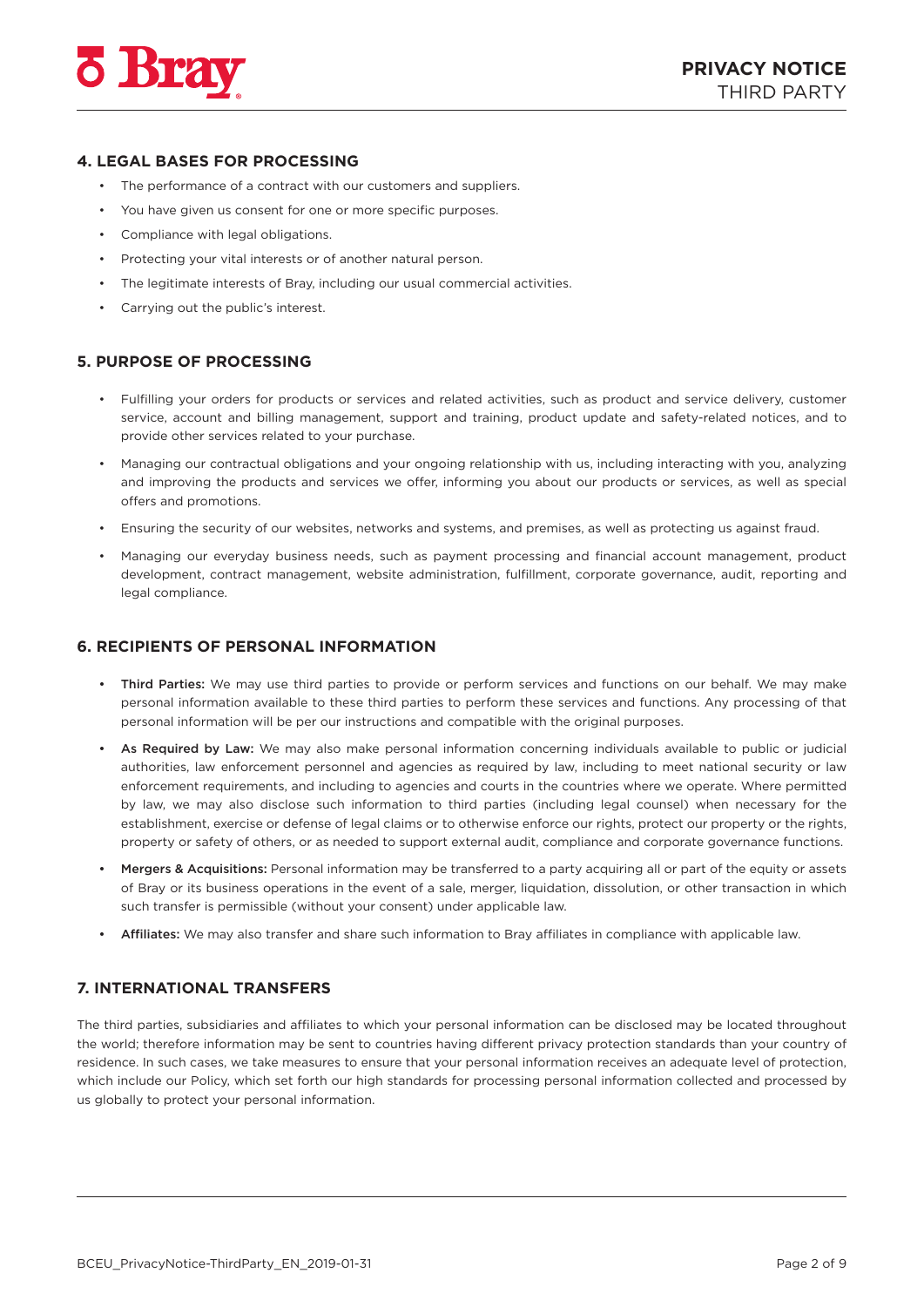<span id="page-4-0"></span>

# **8. RETENTION**

We will retain your personal information as long as necessary to achieve the purpose for which it was collected, usually for the duration of any contractual relationship and for any period thereafter as legally required or permitted by applicable law. If we wish to process your data beyond that point of time, we will ask for your consent for such activity.

# **9. PROTECTION OF PERSONAL INFORMATION**

We apply appropriate technical, physical and organizational measures that are reasonably designed to protect personal information against accidental or unlawful destruction, loss, alteration, unauthorized disclosure or access, and against other unlawful forms of processing. Access to personal information is restricted to authorized recipients on a need-to-know basis. We maintain a comprehensive information security program that is proportionate to the risks associated with the processing. The program is continuously adapted to mitigate operational risks and to protect personal information, taking into account industry-accepted practices. We will also use enhanced security measures when processing any sensitive personal information.

# **10. WAYS WE MAY COLLECT INFORMATION**

#### Website and Generation of Log Files

Our system automatically collects data and information from the accessing computer on each occasion a user visits our website. The following data may be collected:

- (1) Information on the browser type and version used
- (2) The user's operating system
- (3) The user's internet service provider
- (4) The user's IP address
- (5) The date and time of the access
- (6) Websites from which the user was referred to our website
- (7) Websites accessed by the user's system via our website
- (8) Duration of the user's visit
- (9) The user's country of origin
- (10) The user's preferred language
- (11) Time of the user's first visit and most recent visit

This data is also saved in our system log files. We do not store this data together with the user's other personal data.

We collect the foregoing data on the basis of protecting our legitimate interests, including our commercial activities. The temporary storage of the IP address by our system is required to deliver the website to the user's computer. The user's IP address must therefore be stored for the duration of the session. The storage of data in log files serves the purpose of warranting the proper functioning of our website. The data is also used to optimize the website and to safeguard the security of our IT systems.

The data is deleted as soon as the purpose of collecting them has been achieved. Where data is collected to operate the website, this is the case as soon as the respective session ends. If the data is stored in log files, this is the case after a maximum of 30 days. Data may be stored for longer periods in certain circumstances. If this is the case, the user's IP addresses are deleted and truncated with the result that is no longer possible to trace them back to the accessing client.

The collection of data for the provision of the website and storage of the data in log files is absolutely essential for the operation of the website. This means that the users cannot object to this collection and storage of data.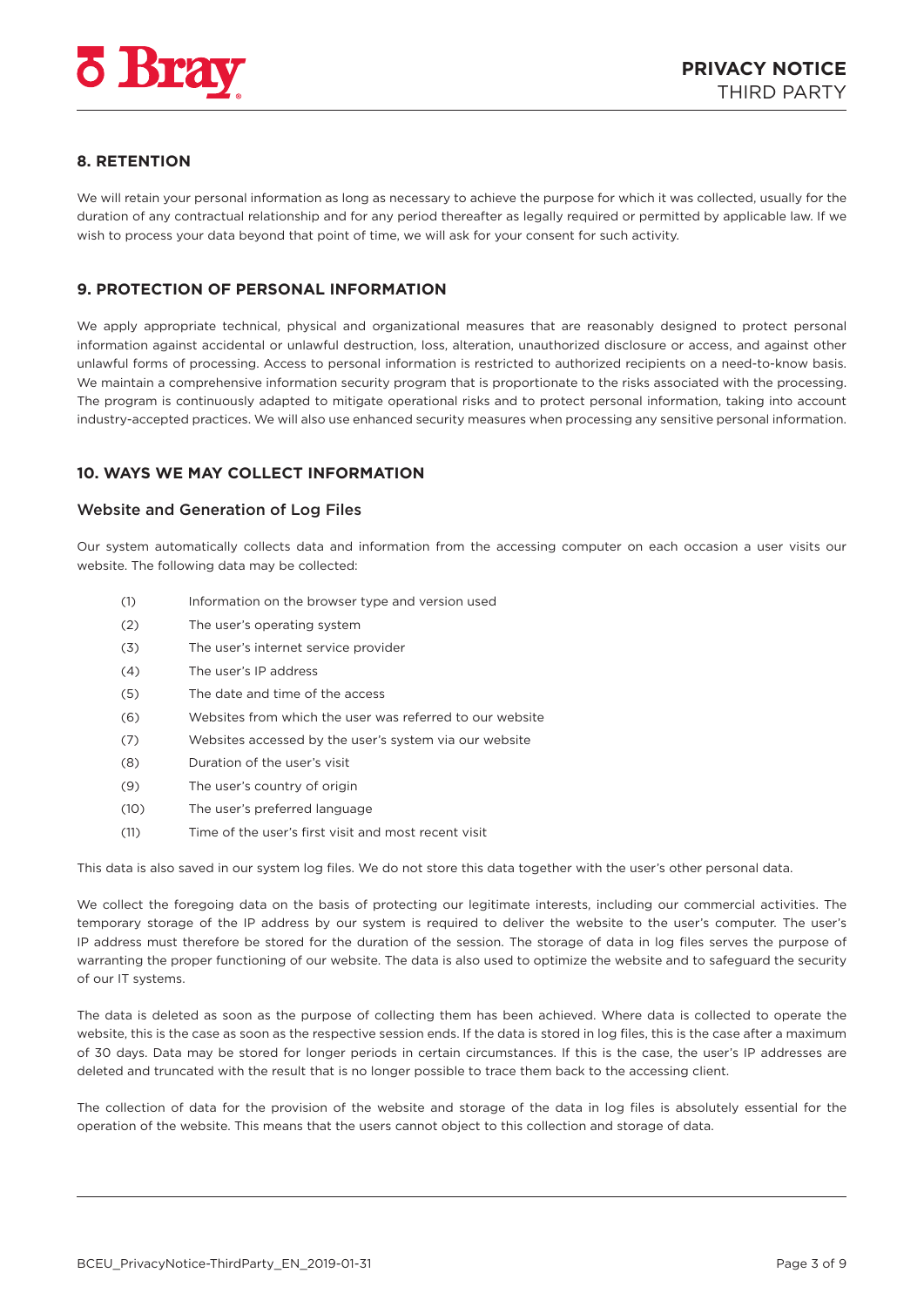

# Use of Cookies

Our website uses cookies and similar technologies to improve user experience. Cookies are text files that are stored in the internet browser or by the internet browser on the user's computer system. When a user visits a website, cookies can be placed locally on the user's device. This cookie contains a character string, which is a unique identification code of the browser that will be recognized each time a user visits the website. Some elements of our internet site require that the accessing browser can still be identified after having left our page. The cookies may store and transmit the following data:

- (1) Items collecting for purchase
- (2) Login information
- (3) Chat information
- (4) Security mechanisms for forms
- (5) Wish list items
- (6) Google Analytics services
- (7) General check of the Facebook Pixel
- (8) Google Maps integration
- (9) Messenger data for a target-group focused website experience
- (10) Integration of YouTube clips

Our website also uses cookies that allow for an analysis of the user's navigation and use of the website. The following data can be transferred:

- (1) Entered search terms and strings
- (2) Page views
- (3) Use of website functions (a session cookie assists during the form submit process to hold the Google ReCaptcha spam token)
- (4) Information on the browser type and version used
- (5) The user's operating system
- (6) The user's internet service provider
- (7) The user's IP address
- (8) The date and time of the access
- (9) Websites from which the user was referred to our website
- (10) Websites accessed by the user's system via our website
- (11) Duration of the user's visit
- (12) The user's country of origin
- (13) The user's preferred language
- (14) Time of the user's first visit and most recent visit

The collected user data is pseudonymized by technical methods. The data can then no longer be traced back to the accessing user. The data is not merged with any of the user's other personal data. When accessing the website, users are informed about the use of cookies for analysis purposes by an info banner, which also refers to this data protection declaration. This includes information on how the placing of cookies can be prevented by changing the browser settings.

We collect the foregoing data on the basis of protecting our legitimate interests, including our commercial activities. The purpose of using strictly necessary cookies is to make the website more user-friendly. Some of the functions offered on our website may not be available if cookies are disabled. These functions depend on recognizing the browser after it has left the website. The following applications require the use of cookies: (i) shopping function (e.g., collection of items for purpose) and (ii) tracking functions (e.g., country of origin). The user data collected by strictly necessary cookies is not used to generate user profiles. Analysis cookies are exclusively used for the purpose of improving the quality of our website and its contents. The analysis cookies provide us with information on how the website is used and how we can improve our services.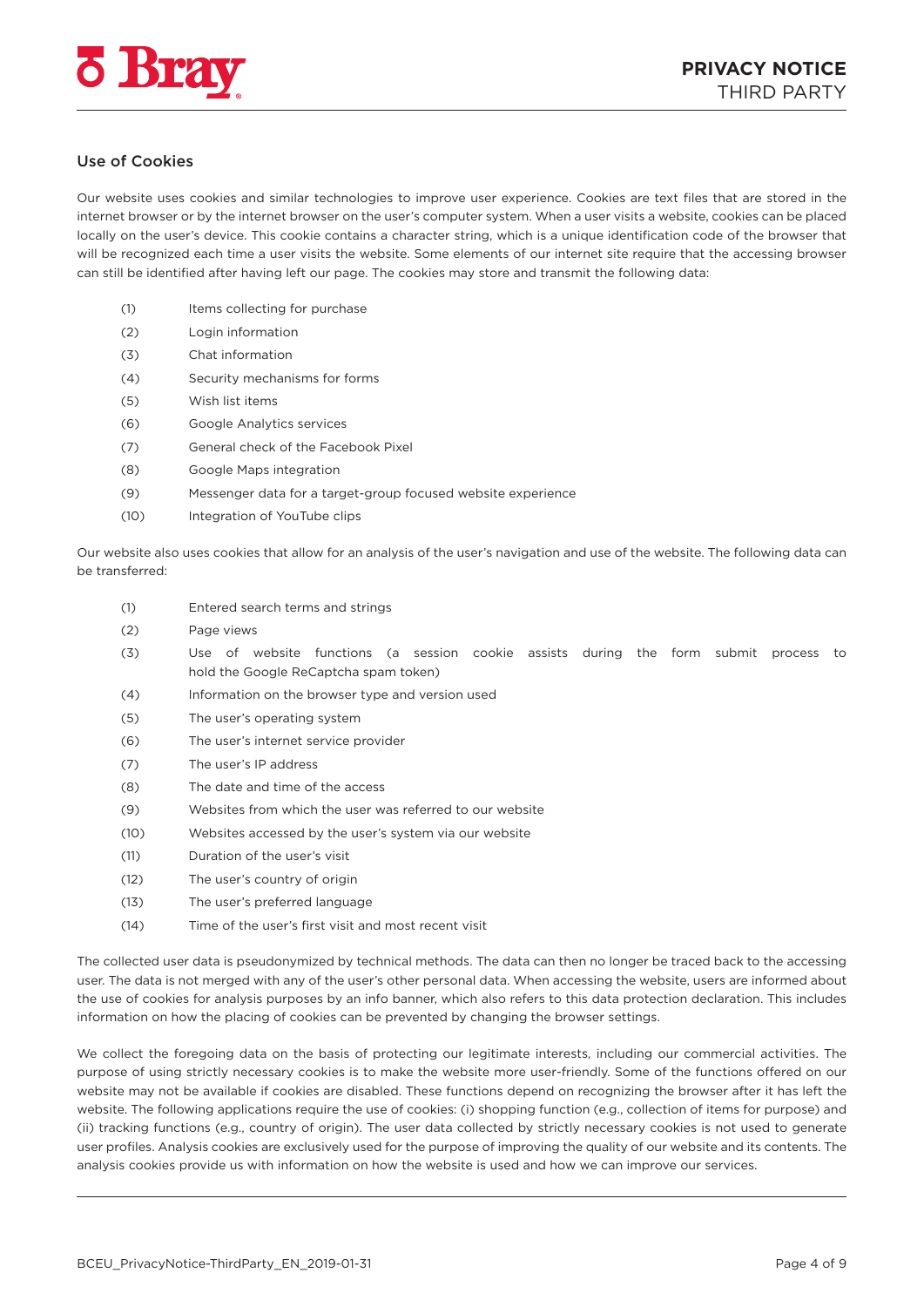

The user's computer stores and transmits the cookies to our website. This means that our users are in full control over the use of cookies. Cookies that have already been placed can be deleted at any time. This can also be set to automatic. You may not be able to use the full scope of functions offered on our website if you have cookies deactivated.

# Registration

Our website allows users to register by providing their personal data. The data is entered into a form, transmitted to us and then stored by us. The data is not disclosed to third parties, unless a payment processing service is involved in an e-commerce transaction. The following data may be collected during the registration process:

- (1) First name
- (2) Surname
- (3) Email address
- (4) Password
- (5) Address
- (6) Post code
- (7) City
- (8) Date of birth
- (9) Telephone number
- (10) Fax number
- (11) Tax number
- (12) Company
- (13) Company website

The following additional data is stored when registering:

- (1) Date and time of the registration
- (2) Date and time of the registration confirmation
- (3) Date and time consent to the Privacy Notice was granted
- (4) Website where the registration was carried out

The user's consent for the processing of these data is obtained during the course of the registration process.

We collect the foregoing data on the basis you have given us consent. If the registration serves the purpose of performing a contract with the user or to implement pre-contractual measures, the legal basis for the data processing is also the performance of such contract. The data is deleted as soon as the purpose of collecting them has been achieved.

#### Contact Form and Contact by Email

Our website offers a contact form that can be used to send electronic correspondence to us. A similar form can be used to enroll in one of the training courses offered by Bray. The data entered into these forms will be transmitted to and stored by us. The following data may be stored at the time the form is submitted:

- (1) The user's IP address
- (2) The language and URL of the page accessed
- (3) The user's browser and operating system
- (4) The user's referring page
- (5) Date and time contact was made
- (6) First name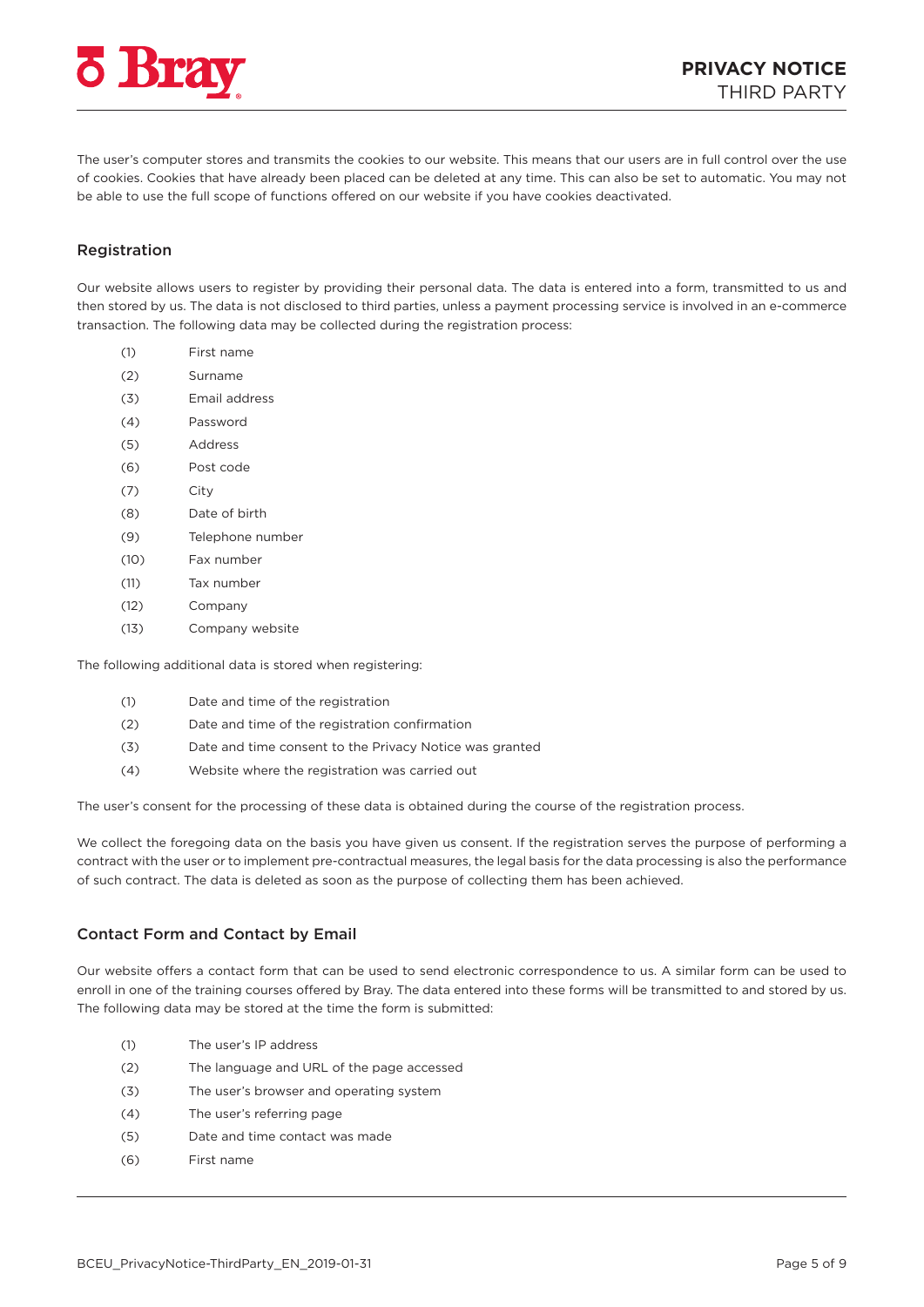

- (7) Surname
- (8) Job title
- (9) Email address
- (10) Address
- (11) Post Code
- (12) City
- (13) Telephone number
- (14) Fax number
- (15) Company
- (16) Company website

With respect to the processing of the data, users are referred to this Privacy Notice at the time of submitting the form and must acknowledge and confirm their consent to this Privacy Notice.

Alternatively, users may contact us via the email address provided. In this case, the user's personal data transmitted in the email will be stored.

We collect the foregoing data on the basis you have given us consent. The legal basis for the processing of the data submitted is the protection of our legitimate interests, including our commercial activities. We process the personal data submitted via email or an online form for processing the user's inquiry. Any other personal data processed during the submission process serve the purpose of preventing misuse of the contact and to safeguard the security of our IT systems.

The data is deleted as soon as the purpose of collecting them has been achieved. The user may revoke his declaration of consent to the processing of personal data at any time. Users who contact us by email may revoke their consent to the storage of their personal data at any time. If a consent is revoked, the correspondence with the user will be terminated.

# Newsletter

Our website offers users to subscribe to a free newsletter. The data entered in the registration form will be transmitted to us. The following data is collected during such registration:

- (1) IP address of the accessing computer
- (2) Date and time of registration

Your consent to the data processing is obtained during the registration process, where you are also referred to this Privacy Notice. If you submit your email address to us during the course of purchasing goods or services via our website, we may subsequently use this data for sending out a newsletter. In this case, the newsletter will only contain direct advertising for similar products or services offered by our company. Data is not disclosed to third parties as part of the data processing concerned with the sending of newsletters. The data is used exclusively for sending out the newsletter.

We also use newsletter tracking, which means that the emails sent by us contain small image files, also called web beacons or tracking pixels, which are embedded in the emails but not directly contained in them (only as a link to a web address). These are downloaded from the external server by the webmail application running in the browser. Information regarding the call-up, the IP address and information on the accessing client is collected.

We collect the foregoing data on the basis you have given us consent and the protection of our legitimate interests. The collection of the user's email address serves the purpose of delivering the newsletter. The tracking of the newsletter service serves the purpose of performing statistical analysis to determine how many emails are read when and which links are accessed frequently. In this case, the use does not allow for inferences to persons. The information is used for the optimization of newsletter content or to better match the newsletter to the mail clients used by the recipients.

The newsletter subscription can be cancelled (unsubscribe) by the user at any time. All newsletters contain an unsubscribe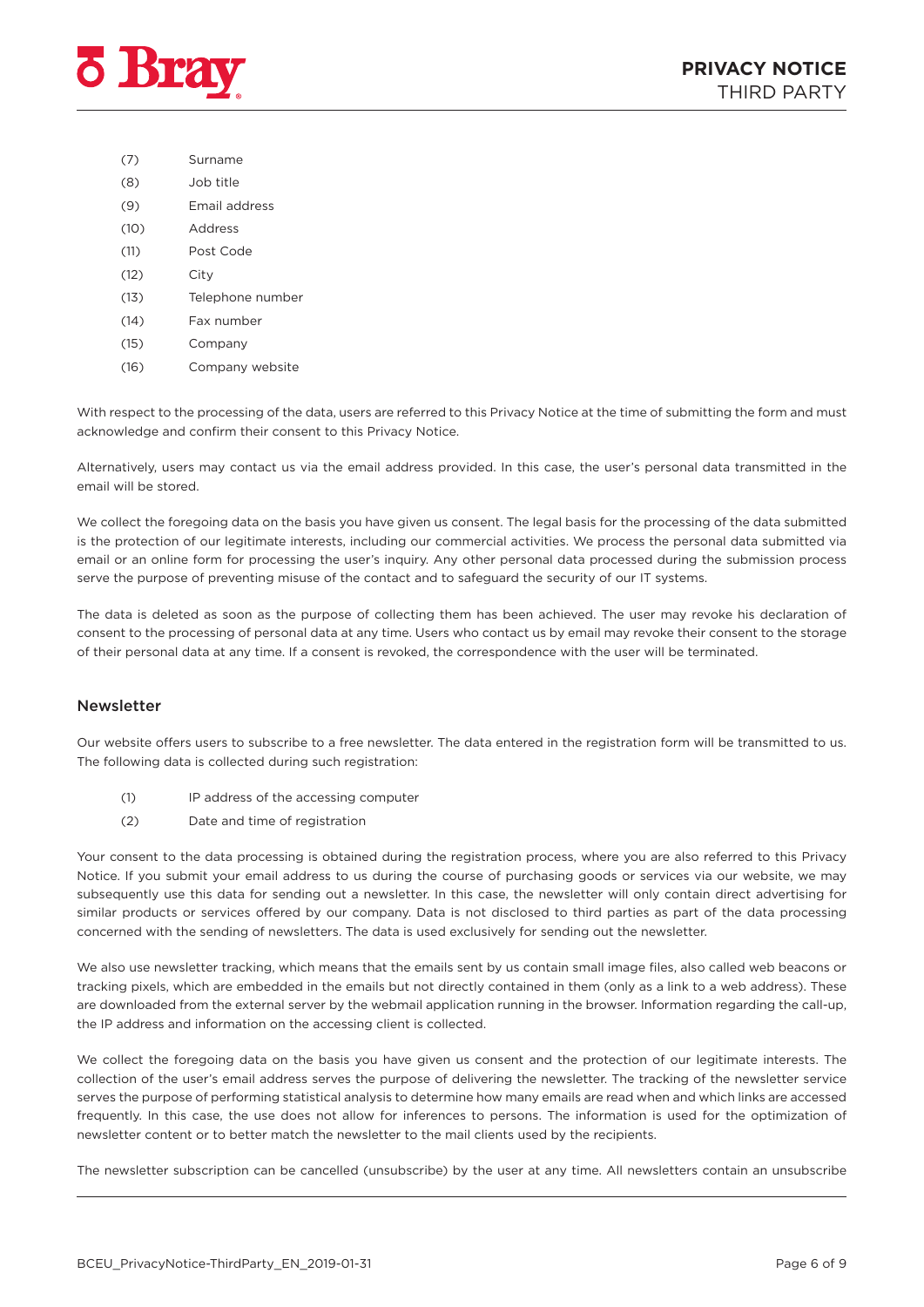

link. This also gives the user the opportunity to revoke his consent to the storage of the personal data collected during the registration process.

# Google Analytics:

We may also use Google Analytics on our website to collect information about your online activity on our websites, such as the web pages you visit, the links you click, and the searches you conduct on our websites. We may use the information to compile reports and to help us improve the website. The cookies collect information in an anonymous form, including the number of visitors to the website, where visitors have come to the site from and the pages they visited. The information generated by those cookies and your current IP-address will be transmitted by your browser to and will be stored by Google on servers in the United States and other countries. Google will use this information on our behalf for the purpose of evaluating your use of our website as described above. The IP address collected through Google Analytics will not be associated with any other data held by Google. For more information about the information gathered using Google Analytics please visit [http://www.](http://www.google.com/intl/en/analytics/privacyoverview.html) [google.com/intl/en/analytics/privacyoverview.html.](http://www.google.com/intl/en/analytics/privacyoverview.html) You can prevent these cookies by selecting the appropriate settings on your browser. If you do this you may not be able to use the full functionality of our websites. You may download and install the Google Analytics Opt-out Browser Add-on available here:<http://tools.google.com/dlpage/gaoptout>.

#### Google Remarketing Technology:

Our websites may use Google's remarketing technology. This technology enables users who have already visited our online services and shown interest in our services to see targeted advertising on the websites of the Google partner network. Likewise, users that are similar to the visitors of our website can be addressed. The information generated by the cookie about the website use will be transmitted to and stored on servers in the United States by Google. In the event that the IP address is transferred, it will be reduced by the last 3 digits. Using cookies, the user behavior on a website can be analyzed and subsequently utilized to provide targeted product recommendations and advertising based on the user's interests. If you would prefer to not receive any targeted advertising, you can deactivate the use of cookies for these purposes through Google by visiting the website: <https://www.google.com/settings/ads/>. Alternatively, users can deactivate the use of cookies by third party providers by visiting the Network Advertising Initiative's deactivation website [\(http://www.networkadvertising.](http://www.networkadvertising.org/choices/) [org/choices/\)](http://www.networkadvertising.org/choices/). Please note that Google has its own data protection policy which is independent of our own. We assume no responsibility or liability for their policies and procedures. Please read Google's privacy policy before using our websites [\(https://www.google.com/intl/en/policies/privacy/](https://www.google.com/intl/en/policies/privacy/)).

# LinkedIn Insight Tag:

The LinkedIn Insight Tag enables the collection of data regarding members' visits to your website, including the URL, referrer, IP address, device and browser characteristics, timestamp and page views. This data is encrypted, then deidentified within seven days, and the de-identified data is deleted within ninety days. LinkedIn does not share the personal data with the website owners, it only provides aggregated reports about the website audience and ad performance. LinkedIn also provides retargeting for website visitors, enabling the website owner to show personalized ads off its website by using this data, but without identifying the member. LinkedIn members can control the use of their personal data for advertising purposes through their account settings.

#### Linked sites:

We may provide links to third parties' websites ("linked sites") from our websites. Linked sites are not necessarily reviewed, controlled or examined by us. Each linked site may have its own terms of use and privacy notice, and users must be familiar and comply with all such terms when using linked sites. We are not responsible for the policies and practices of any linked site, or any additional links contained in them. These links do not imply our endorsement of the linked sites or any company or service and we encourage users to read these linked sites' terms and notices prior to using them. When placing a link, we carefully check the linked site to determine that it doesn't contains obviously illegal content — if we should subsequently become aware that the linked site contains illegal content, we will promptly remove the link.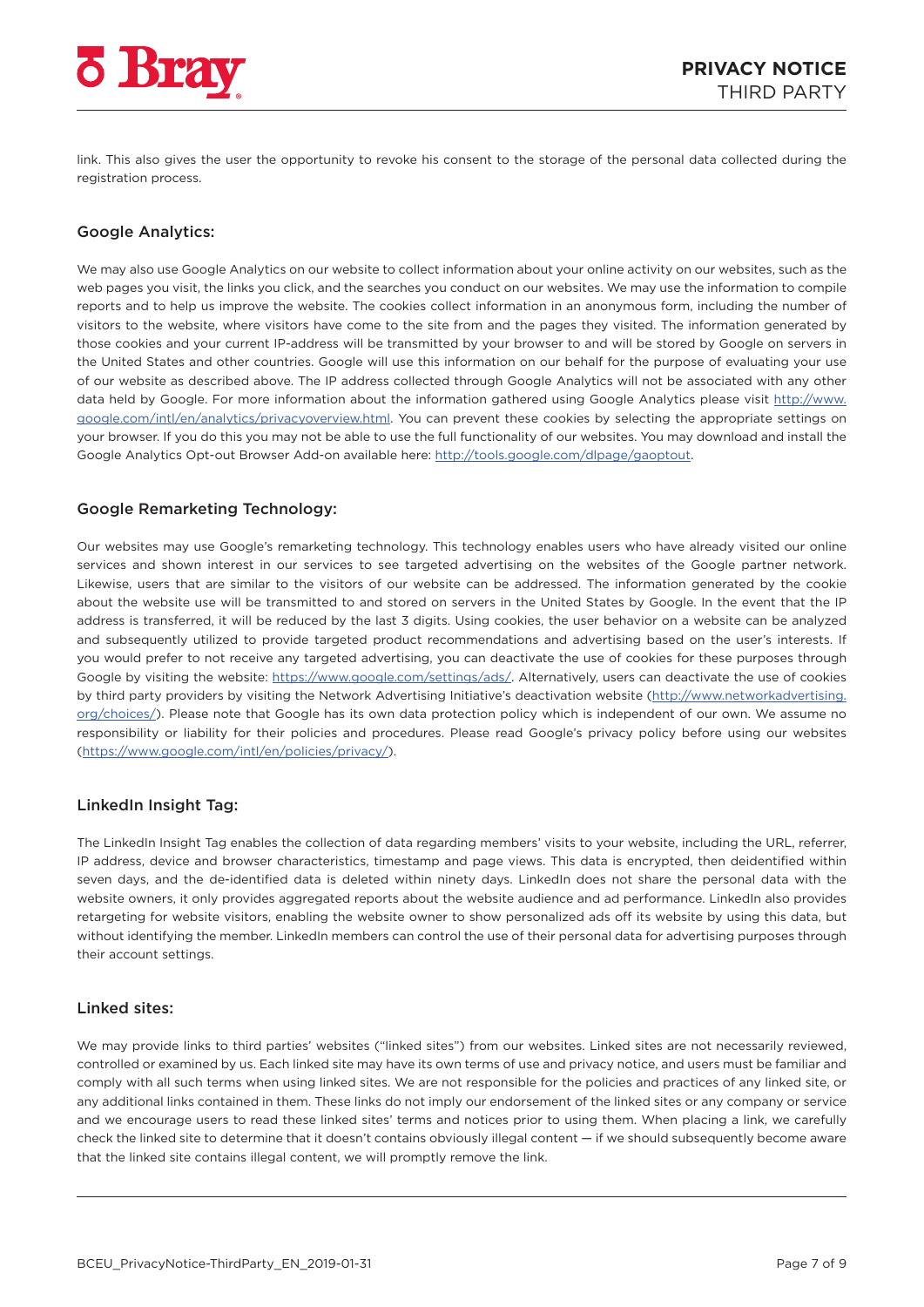<span id="page-9-0"></span>

# Children:

Our websites are not directed at children and we do not use our websites to knowingly solicit personal information from or market to children. If we learn that a child has provided personal information through one of our websites, we will remove that information from our systems.

# **11. YOUR RIGHTS**

You may request to access, rectify, or update your inaccurate or out-of-date personal information by contacting our Data Privacy Office through the following link: [privacy@bray.com.](mailto:privacy%40bray.com?subject=) To the extent of applicable law, you may have the right to request erasure of your personal information, restriction of processing as it applies to you, object to processing and the right to data portability. You may also have the right to lodge a complaint with a supervisory authority.

# **12. CONSENT AND WITHDRAWAL OF CONSENT**

By providing personal information to us, you understand and agree to the collection, processing, international transfer and use of such information as set forth in this Privacy Notice. Where required by applicable law we will ask your explicit consent.

You may always object to the use of your personal information for direct marketing purposes or withdraw any consent previously granted for a specific purpose, free of charge, following the directions contained in an email or by contacting our Data Privacy Office through the following link: [privacy@bray.com.](mailto:privacy%40bray.com?subject=)

#### **13. AUTOMATED DECISION MAKING**

Bray respects your rights under law regarding automated decision-making. Bray doesn't currently process personal data pursuant to an automated decision-making function. If we determine to process personal data pursuant to such function, Bray will use appropriate measures for safeguarding the legitimate interests of individuals in regard to such personal data.

# **14. HOW TO CONTACT US**

If you would like to communicate with us regarding privacy issues or have questions, comments or complaints, please contact our Data Privacy Office as follows:

By email to: [privacy@bray.com](mailto:privacy%40bray.com?subject=)

#### Or in writing to: **Bray Data Privacy Office**

c/o Bray Controls Europe B.V. Joulestraat 8 1704 PK Heerhugowaard The Netherlands

#### **Europe All Other Jurisdictions (including the United States)**

c/o Bray International, Inc. 13333 Westland East Blvd. Houston, TX 77041 United States of America